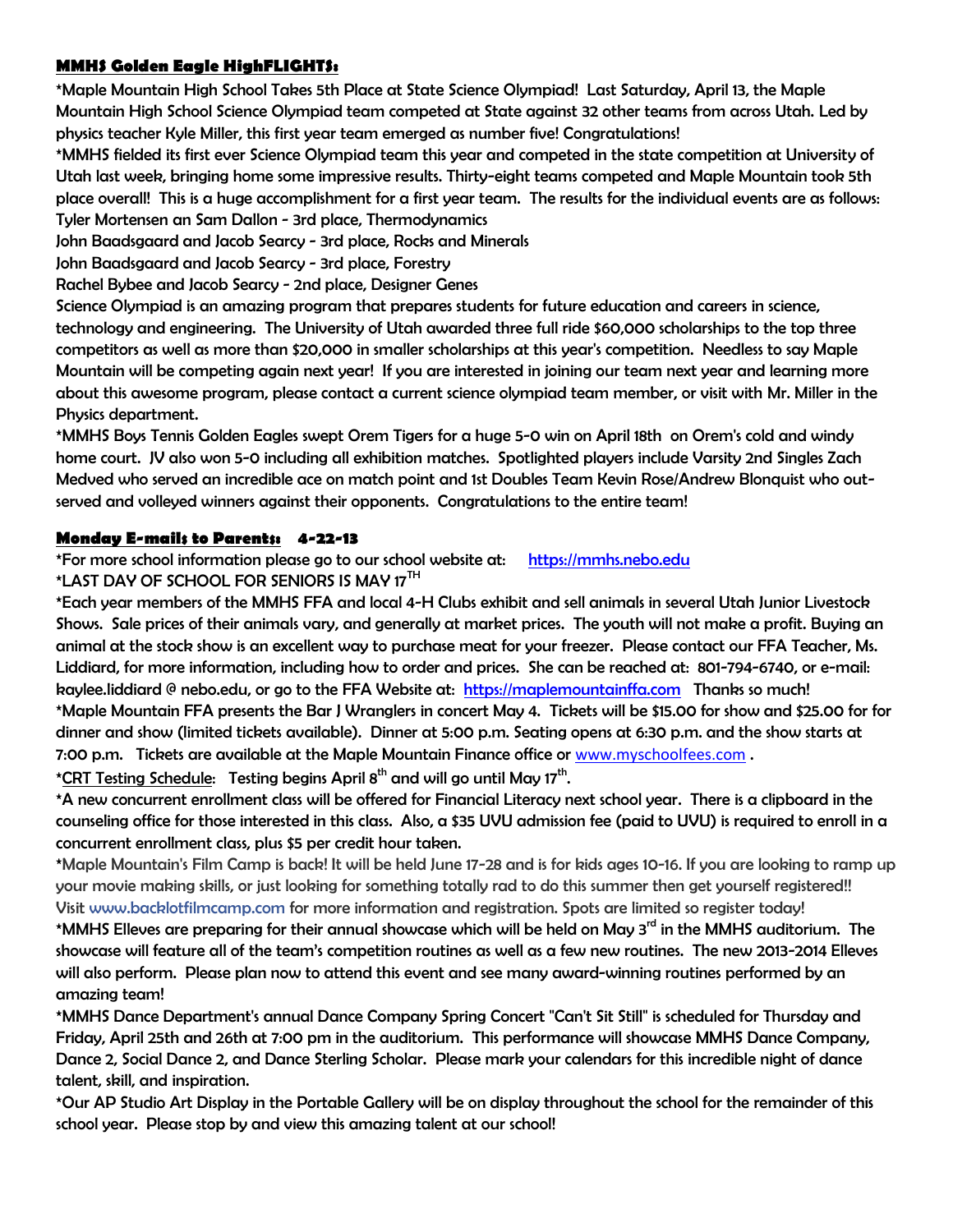## **Apr 22-27**

\*Apr 22 MAKE A WISH, SBO DARE, & SBO ELECTIONS ASSEMBLY (We will be on a morning assembly bell schedule.) 2013-2014 Choir Auditions (2:30 pm in choir room) Color Guard Clinic: Apr 22-25 (3:60-6:30 pm in Band Room) Softball vs Provo @ MMHS Sophomore Baseball vs SHHS @ MMHS \*Apr 23 FFA CDE Competition in Logan (Apr 23 & 24) 2013-2014 Choir Auditions (2:30 pm in choir room) Track @ Mtn View Baseball vs SHHS @ MMHS Boys' Tennis vs Mtn View @ MMHS Boys' Soccer @ SHS Softball vs Orem @ MMHS \*Apr 24 MEGA DETENTION: 2:00-5:00 pm in Lab C-207 (pre-pay \$5 at finance office) Region Concert Choir Festival @ Timpview Hershey Track Meet @ MMHS (8am – 3pm) \*Apr 25 MMHS PTSA Meeting @ 9:30 am (Room E-101) Hershey Track Meet @ MMHS (8am – 3pm) Girls' Golf @ Sleepy Ridge Boys' Tennis @ Provo Varsity Baseball @ SHHS Softball @ Mtn View Boys' Soccer vs Mtn View @ MMHS Dance Co. Showcase @ 7 pm in auditorium (Apr 25 & 26) Band Booster Club Mtg (Mr. Wilson) @ 8:00 pm in the Band Room \*Apr 26 Baseball @ SHHS Boys' Tennis @ Timpanogos Dance Co. Showcase @ 7 pm in auditorium \*Apr 27 Track @ Orem High

## **Apr 29-May 4**

\*Apr 29 Second Cheer Try-outs (3-5 pm in Auxiliary Gym) 2013-2014 Choir Auditions (2:30 pm in Choir Room) Sophomore Baseball @ Orem \*Apr 30 2013-2014 Choir Auditions (2:30 pm in Choir Room) Second Cheer Try-outs (3-5 pm in Auxiliary Gym) Super Stars Track Meet (Coach Boyack) – starts at 9:30 am @ MMHS Track Girls' Golf @ Hobble Creek Color Guard Clinic (Mr. Wilson) Baseball @ Orem Boys' Tennis vs SHS @ MMHS Softball @ Timpanogos Boys' Soccer @ Orem